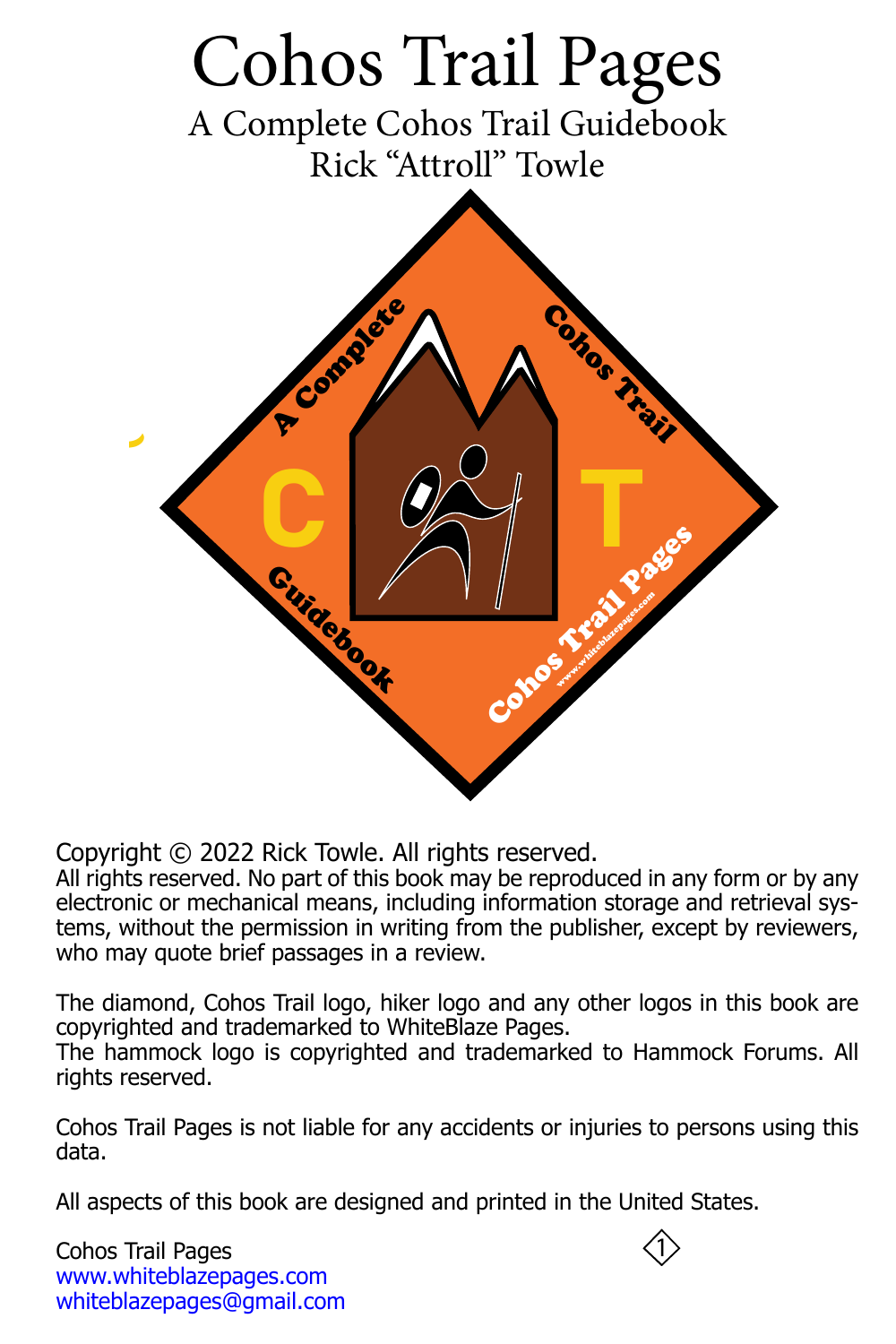| Legends.                                                                                                                                                                                                        |  |
|-----------------------------------------------------------------------------------------------------------------------------------------------------------------------------------------------------------------|--|
| Trail data description explanation<br>Trail data description explanation<br>Town data description explanation<br>15<br>Getting to the Southern Terminus trailheads<br>Tarking options for the Southern Terminus |  |
|                                                                                                                                                                                                                 |  |
|                                                                                                                                                                                                                 |  |
|                                                                                                                                                                                                                 |  |
|                                                                                                                                                                                                                 |  |
|                                                                                                                                                                                                                 |  |
|                                                                                                                                                                                                                 |  |
|                                                                                                                                                                                                                 |  |
|                                                                                                                                                                                                                 |  |
|                                                                                                                                                                                                                 |  |
|                                                                                                                                                                                                                 |  |
|                                                                                                                                                                                                                 |  |
|                                                                                                                                                                                                                 |  |
|                                                                                                                                                                                                                 |  |
|                                                                                                                                                                                                                 |  |
|                                                                                                                                                                                                                 |  |
|                                                                                                                                                                                                                 |  |
|                                                                                                                                                                                                                 |  |
|                                                                                                                                                                                                                 |  |
|                                                                                                                                                                                                                 |  |
|                                                                                                                                                                                                                 |  |
| www.whiteblazepages.com<br>- ii -                                                                                                                                                                               |  |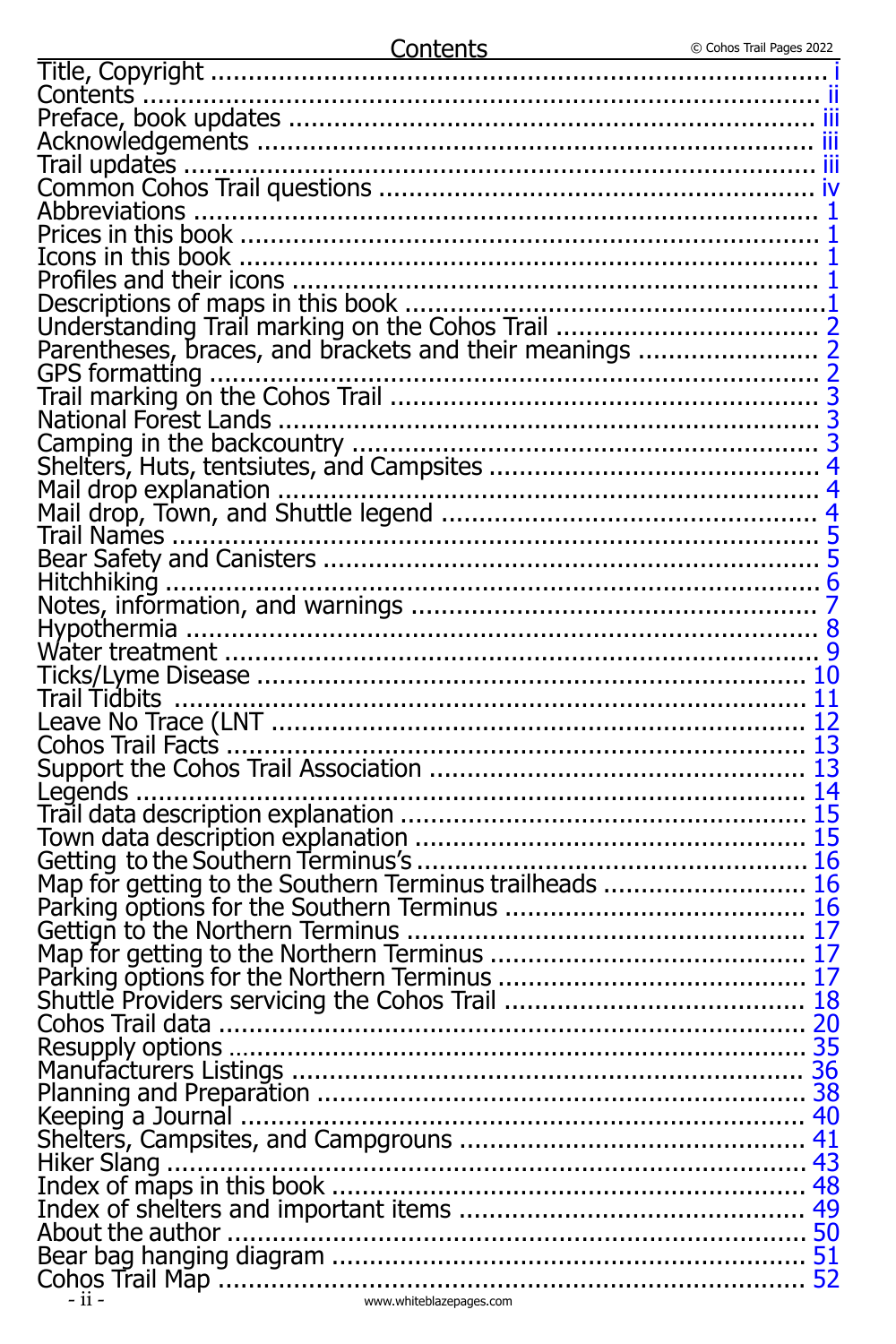## <span id="page-2-0"></span>**Common reoccurring Cohos Trail questions**

### **What is the Cohos Trail?**

The Cohos Trail is a hiking trail located in New Hampshire. The Cohos Trail is a system or series of multiple trails. It runs from Crawford Notch to the Canadian border at Fourth Connecticut Lake. It encompasses 40 peaks.

### **How long is the Cohos Trail?**

The trail measured 160.4 miles in 2022. The total length can vary slightly each year, depending any necessary trail re-routes.

### **How long does it take to thru-hike the entire trail?**

The average is 12 to 14 days. Experienced hikers take less time.

#### **What is a thru-hiker?**

A thru hiker is someone who is attempting to complete the entire Trail in one calendar year. It does not have to be in one continuous direction, just complete the whole trail.

#### **How much does a thru-hike cost?**

The average cost to hike the entire Cohos Trail as a thru-hike is approximately \$500. This is based on going into a trail town to resupply. This does not include your prior purchased gear.

#### **When and what direction should you thru-hike?**

This is personal preference. Most hikers hike from south to north (NOBO). Fall is a good time to hike the Cohos Trail because you can avoid the heavy black flies, mosquitoes.

#### **Where do thru-hikers stay at night?**

Most hikers stay at the many shelters, tent sites, cabins, and campgrounds along the trail. There is always a shelter, tent site, or campground within a day's walk, or you may have to get off trail on a side trail a couple times to go to a private campground to make this happen.

#### **How easy it is to get to a town?**

In this guidebook, the access points to get to trail towns are marked at road crossings, along with the distance to them. There is really only one town that is easily accesable from the trail.

#### **Where do thru-hikers get food and other supplies?**

There are limited resupply stores along the Cohos Trail. There are places every 50 miles to get some type of minimul supplies. Mail drops are recommened but it can be done without them.

#### **They say there are bears?**

There is no need to fear bears as long as you keep your eyes open and stay clear, if you should happen to encounter one. The best thing a hiker can do is protect their food by hanging it, use bear bags, bear canisters, or securing it in bear boxes, when they are available.

## **See Bear bag hanging diagram on** Page 51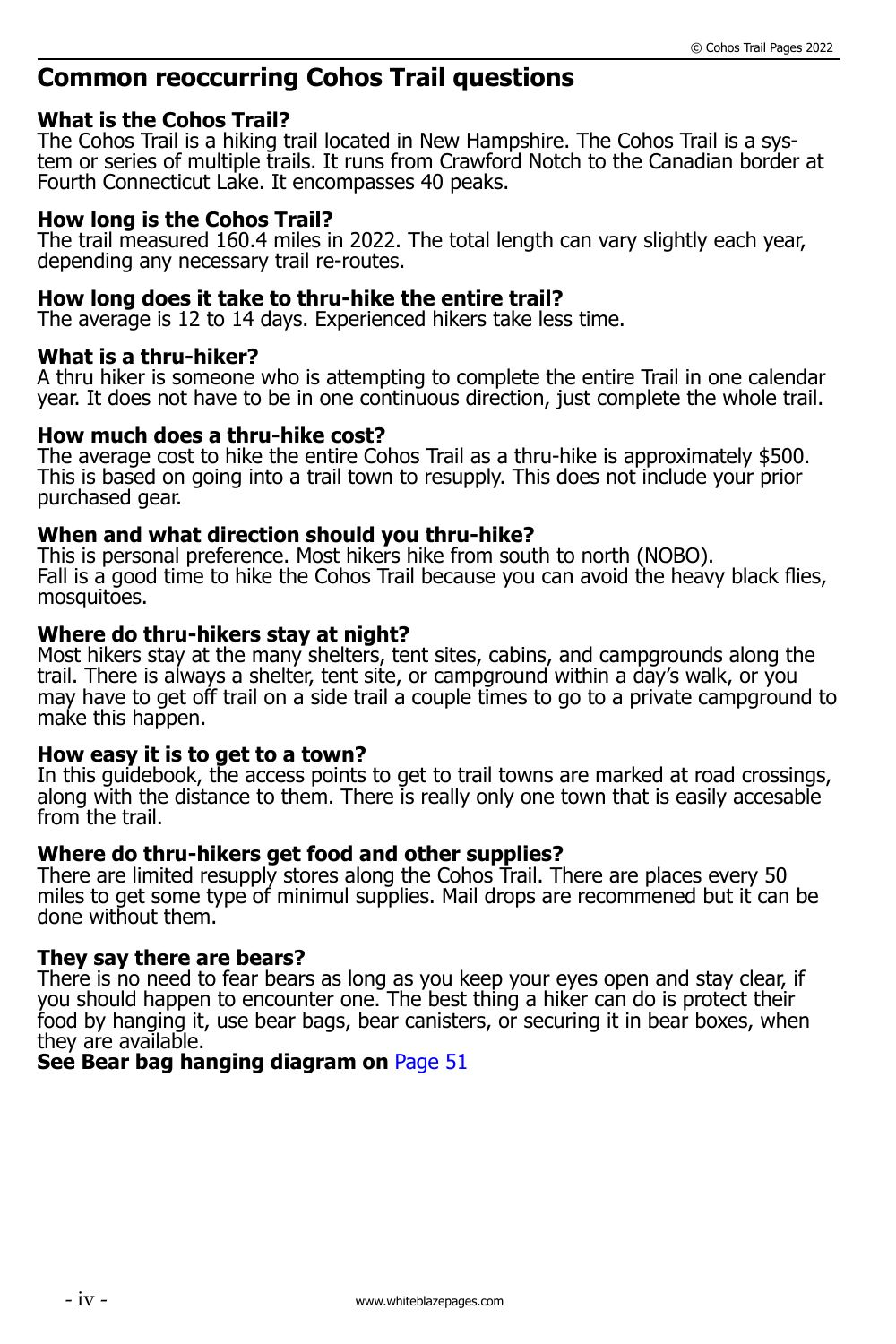# <span id="page-3-0"></span>**Legend**

## **Icons Descriptions**

- $\star \star \star \star \star$  See notes and establishments listed below this entry.
	- Source of drinking water. Water is always listed first  $\delta$  Seasonal water source, not always reliable (unreliab
	- **△** Seasonal water source, not always reliable (unreliable)<br>**宰** Intersection, junction, side trail, connecting trail or adjo
	- **字** Intersection, junction, side trail, connecting trail or adjoining trail.<br>  $\subsetneq$  {x} LT Shelter, Lean-to, or Lodge and (capacity)
	- $\subsetneq$   $\{x\}$  LT Shelter, Lean-to, or Lodge and (capacity)<br> $\bigstar$   $\{x\}$  Tent sites, may sometimes be listed with (ca
	- $\{x\}$  Tent sites, may sometimes be listed with (capacity) or tent platforms
	- $\rightarrow$  Possibilities for hammocks available. In some cases you may have to expand up to 100 feet beyond the area to find trees but you can hang. Availability of hanging also depends on the growth of the underbrush. When using a hammock, please use LNT procedures.
	- C<br> **a**<br> **a**<br> **e**<br> **e**<br> **e**<br> **e**<br> **e**<br> **s**<br> **s**
	- Bear cables or bear box available for food bags
	- $\bullet \bullet \bullet$  Cell phone signal strength, based on a nice clear day.
	- Power line, pipe line or electrical wires
	- $\triangle$  Summit or crest<br> $\Longleftrightarrow$  Direction and mi
	- < > Direction and miles to next shelter South or North. This does not include the mileage distance the shelter is off the trail.
	- $\bullet$  Views, overlooks or photo opportunities<br>  $\mathbb{\bar{R}}$  Lookout, fire tower or observation tower
	- Lookout, fire tower or observation tower
	- $\bigcap$  Footbridge, or any other bridge
	- A Road
	- Gravel or dirt roads, logging roads, wood roads, USFS roads, forest roads, fire roads, or any other non-paved roads
	- $\sum_{\text{Attractions}}$
	- **Q** Attractions, important or historical features, other photo opportunities  $\mathbf{P}_2$   $\{x\}$  Parking. Vehicle capacity, and fee inside parenthesis. If there is a f
	- k {x} Parking. Vehicle capacity, and fee inside parenthesis. If there is a fee there will be a "\$". Coordinates should get you within eyesight of parking area. Always check ahead for parking safety. **\$** Overnight/caretaker fee. On town maps it represents a bank.<br>Warnings or things that you need to be aware of
	-
	- $\mathbf{\Omega}$  Warnings or things that you need to be aware of  $\mathbf{\Omega}$  [] GPS coordinates are listed inside of description  $\mathbf{Q} = \mathbf{I}$  [] GPS coordinates are listed inside of descriptions  $\mathbb{X} = \mathbb{R}$  Railroad crossing, tracks
	- $\times$  Railroad crossing, tracks<br>Swimming possibilities
	- Swimming possibilities
	-
	- **A Picnic Table or picnic area**<br> **EXECUTE:**Trash can usually available Trash can usually available
	- $\frac{dx}{dt}$  Boating or boats available for use<br>  $\hat{H}$  Hostel
	- **Hostel**
	- **He Lodging. Prices may not include tax.**
	- M Post Office
	- $\equiv$  Mail drop location
	- $\boxtimes$  Email address
	-
	-
	- **1**<br>
	Vet or Kennel **Pay phone or public phone**<br>
	Pet Friendly<br>
	No Pets/Not Pet Friendly<br>
	Pay phone or public phone<br>  $\frac{4}{3}$  Outfitter<br>
	Pay phone or public phone<br>
	Pay phone or public phone<br>  $\frac{4}{3}$  Charging station for \*\* Pet Friendly **\*\*** Outfitter<br>
	® No Pets/Not Pet Friendly **by the State of Australia**
	-
	-
	-
	- j Work For Stay (WFS) = Ice cream  $\square$  Computer available for use  $\square$  Computer available for use  $\mathscr$  Barber
	- an WiFi available Barber (Som and the Some of Some and Some and Some and Some and Some and Some and Some and S<br>Information Area (Some available states) and Some and Some and Some and Some and Some and Some and Some and So
	-
	- **G** Shower available in the available information Area<br> **G** Slackpacking may be available **information Area** Purchase or serves alcohol Slackpacking may be available<br>Shuttle, bus, or taxi
	-
	- **8** Insured shuttle provider<br>Theater Bank/ATM
	-
	- $\equiv$  Long term resupply (enough food to get to next resupply point)
	- $\hat{\mathbb{H}}$  Short term resupply (snack, odds & ends)  $\hat{\mathbb{H}}$  Bus or bus station  $\mathbb{X}$  Anywhere that serves food for a fee **Example 19** Train or train station
	- $\chi^*$  Anywhere that serves food for a fee  $\mathbf{R}$  Train or train station  $\mathbf{A}$  **2A** Theed vour belp finding these coordinates
	- **^?^** I need your help finding these coordinates.
- 
- 
- <sup><sup>3</sup> No Pets/Not Pet Friendly and the station for phone and accessories<br>**†** Work For Stay (WFS) and the state of the state of the state of the state of the state of the state of the sta</sup>
	-
	- Fuel for stove the store of the Second State of the Hardware store control of the Hardware store control of th<br>
	4 Public Restroom Control of the Hardware of the Public Restroom of the Second State of the Second State of t
		- **个**<br>**n** Pharmacy
		-
		-
		-
		-
- **b Shuttle, bus, or taxi f Film Shuttle, bus, or taxi f Film Shuttle, bus, or taxi f Film Shuttle or ovider f Film Shuttle provider f**  $\frac{d\Omega}{d\Omega}$  **Movie Theater** 
	-
- **a** Bank/ATM **U** Not categorized
	- $\times$  Airport or airfield
	-
	-

## Please use the followiing link to help: (www.whiteblazepages.com/inputs)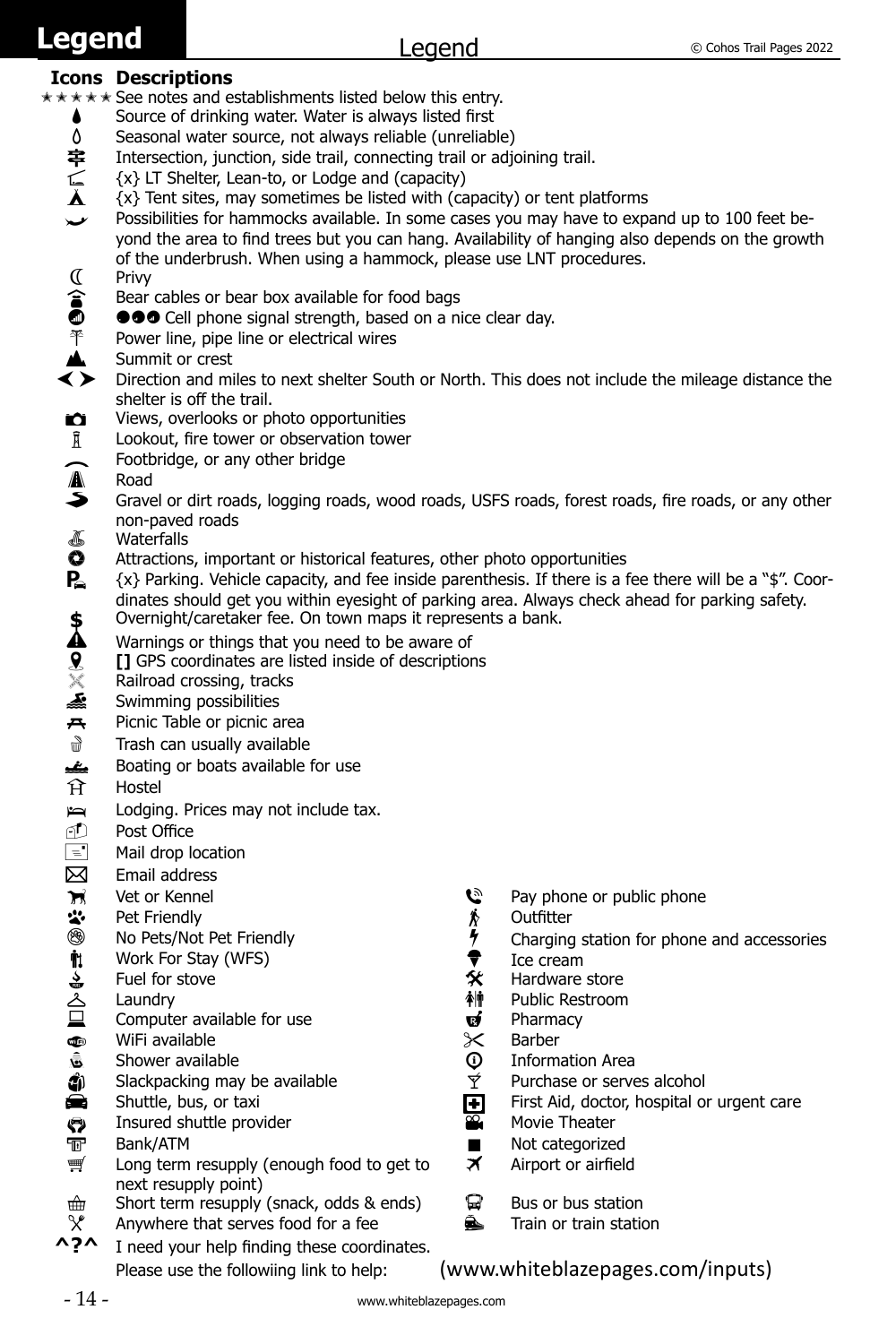# **Description of town data**

<span id="page-4-0"></span>

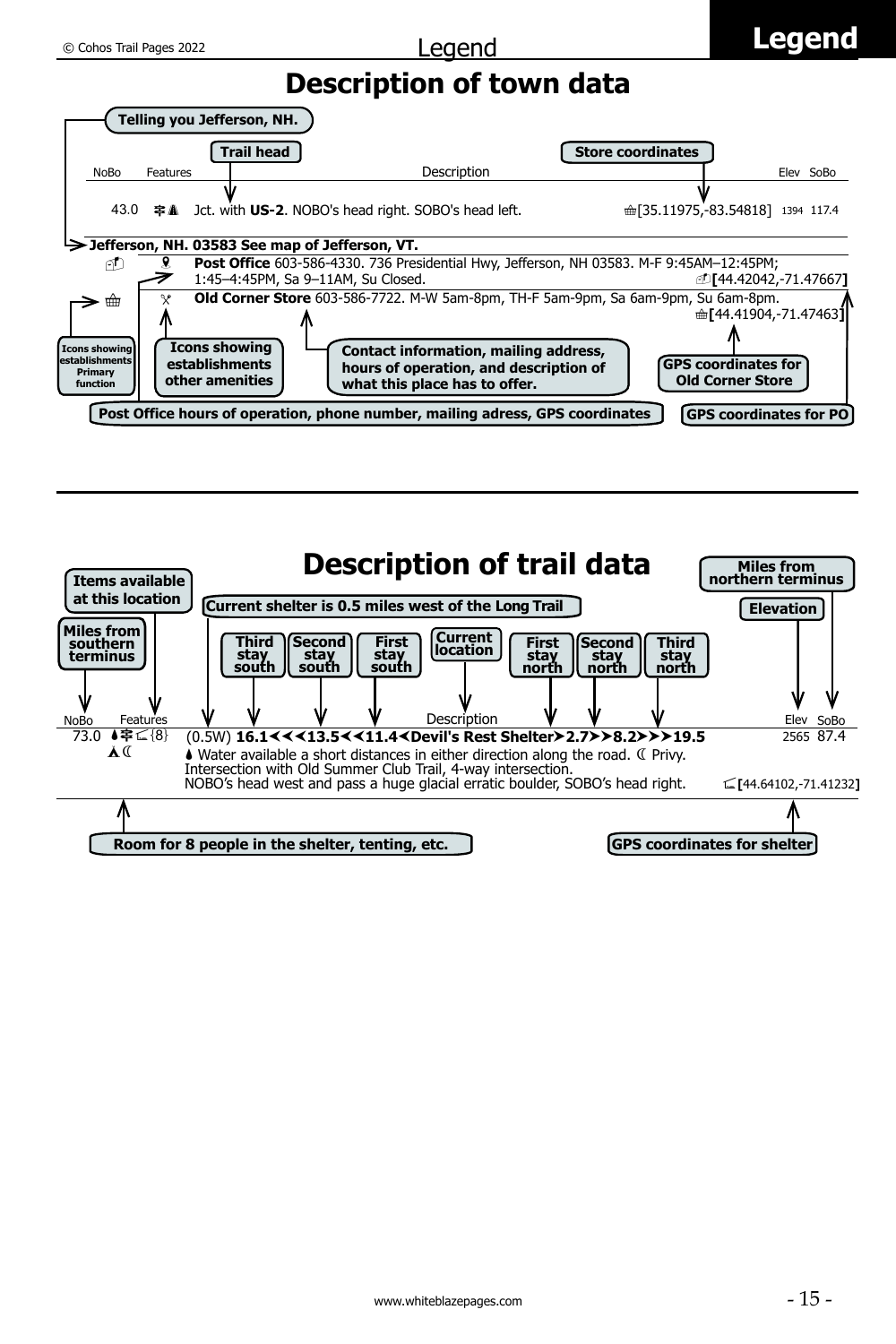# **Getting to the southern terminus**

<span id="page-5-0"></span>The Southern terminus of the Cohos Trail hiking system begins at the Davis Path trailhead parking lot in Southern Crawford Notch in the White Mountains of New Hampshire, just East of Route 302 along the West bank of the Saco River in Harts Location.

To reach the trailhead by vehicle from the south come in a couple different ways.

From Conway, NH. you can take NH-16 north (22.2 miles) to US-302 west (23.5 miles). This will put the trailhead on your right side of the road.

From Lincoln, NH. you can take I-93 noth (11.2 miles) to exit 35 for US-3 north toward Lancaster/Twin Mountain and continue north on US-3 (9,8 miles) to US-32 east (16.7 miles). This will put the trailhead on you left side of the road.



# **Parking options for the southern terminus**

Parking is free. The trailhead lot is not gated or kept lighted at night. If you do not wish to leave your vehicle at the parking lot, contact the AMC's Highland Center at the head of Crawford Notch and make arrangements to leave a car there and take their shuttle South to the Davis Path trailhead/Cohos Trailhead. See Appalachian Mountain Club Hiker Shuttle information on page 18.

# Time waits for no one, it keeps moving on.  $\sim$ Attroll $\sim$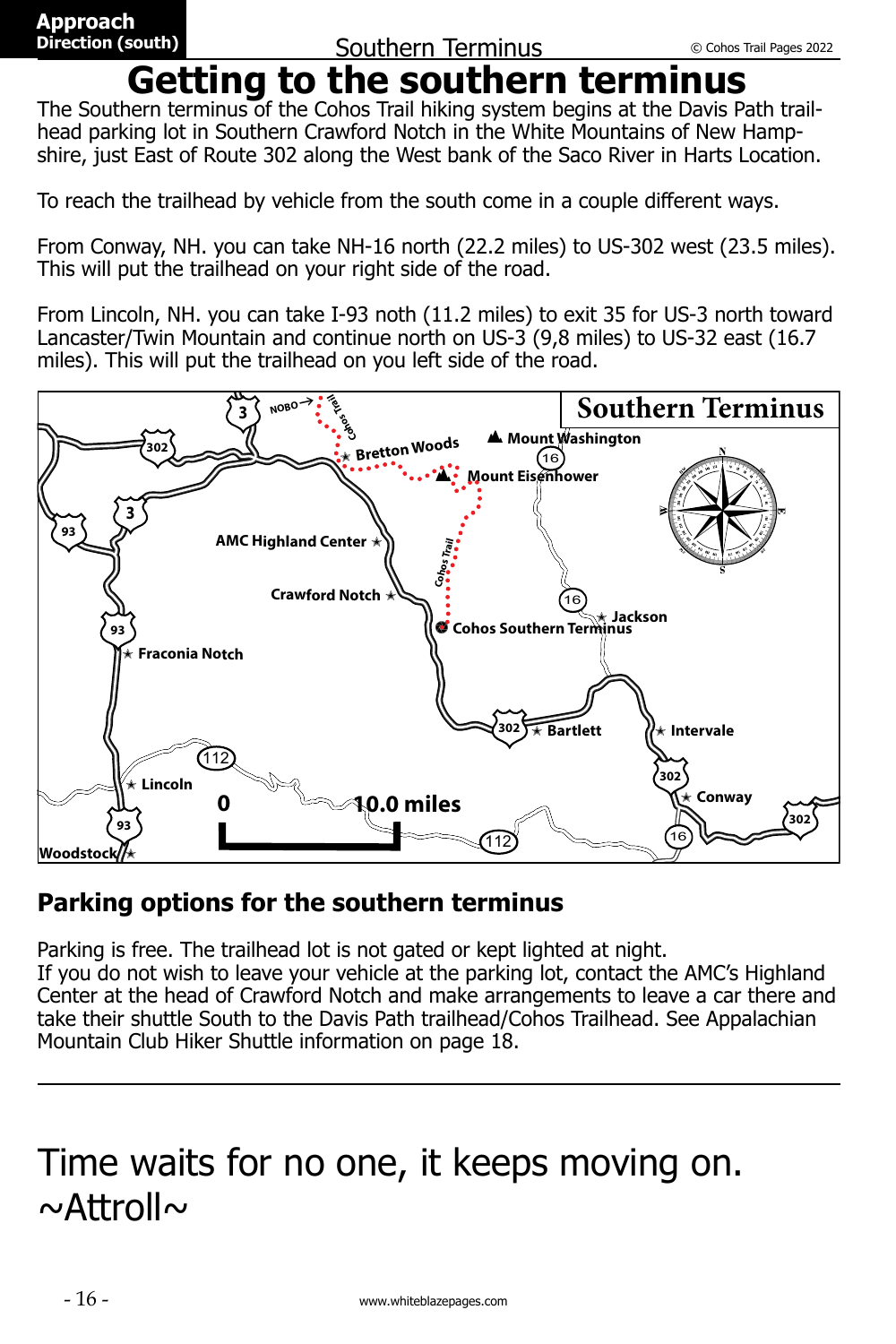# **Getting to the northern terminus**

<span id="page-6-0"></span>The Northern terminus of the Cohos Trail hiking system starts or ends (depending on your direction) at the Canadian Boarder at the end of hte the Fourth Connecticut Lake Hiking Trail, just west of US-3 along the Canadian Boarder.

To reach the trailhead by vehicle from the south the best way is on US-3.

From Pittsburg, NH. you take US-3 east (22.3 miles).



# **Parking options for the northern terminus**

There is not long term parking at the border patrol station at the New Hampshire/Canada border in Pittsburg, NH.).

Another option to consider is to park your vehicle at one of the trailheads south on US-3 and getting a ride to the northern terminus.

**Approach Direction (north)**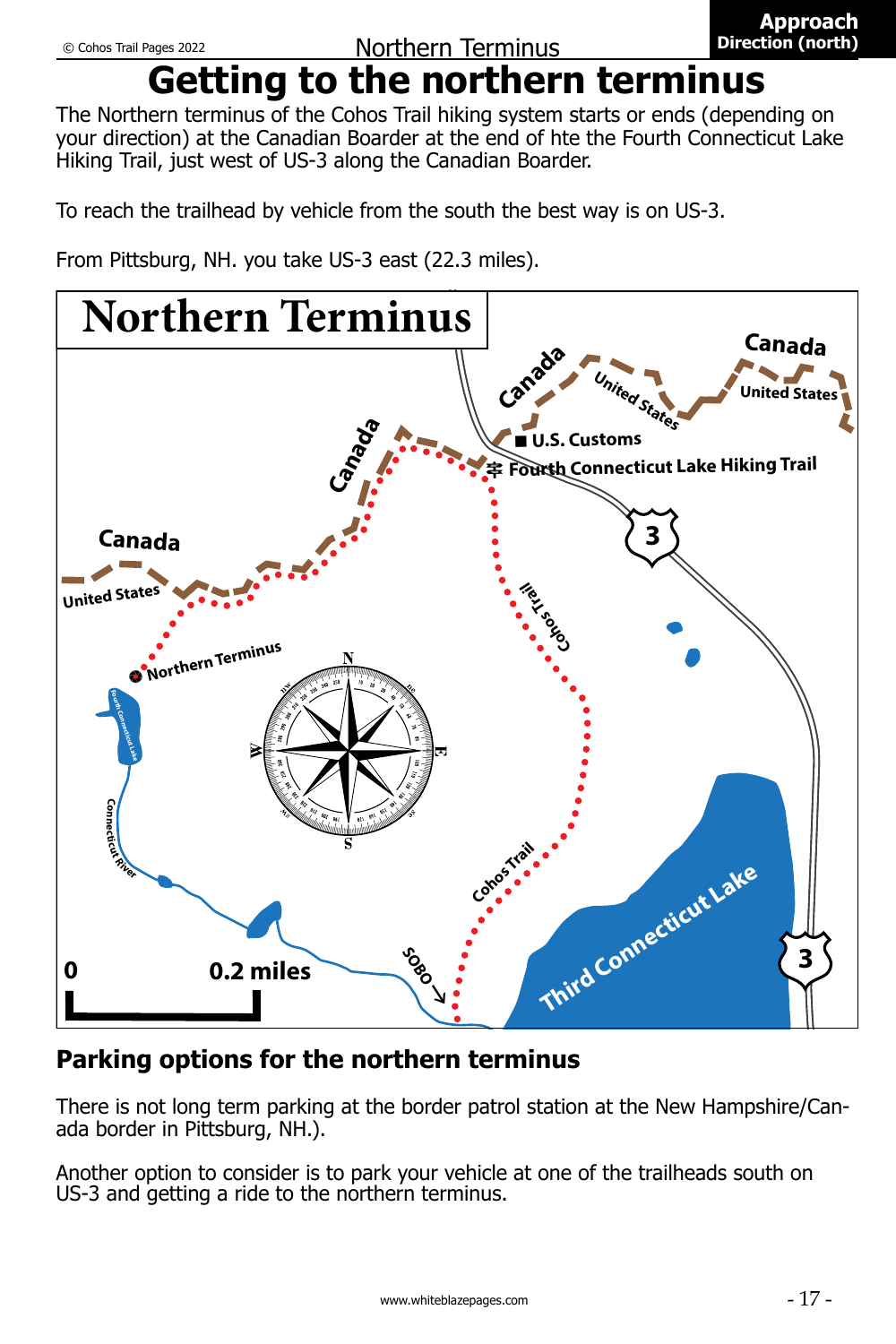## <span id="page-7-0"></span>**Shuttles providers servicing the Cohos Trail**

There are a few options for shuttle service along the Cohos Trail. It is recommended that you contact the shuttle provider ahead of time. You need to give them advanced notice about your upcoming hiking plans if you want to use them.

## **White Mountain Shuttle Services** [603-466-2127](tel:+16034662127) (Arthur Jolin)

292 Main Street, Apt. 35 Gorham, NH. 03581

Reservations are first-come, first-serve This is a full-service shuttle business which has agreed to ferry people to and from The Cohos Trail. Your host is Arthur Jolin. Arthur operates a large nine passenger van and is very willing to accommodate hikers, no matter where you're going or where you're coming from!…and his rates are very reasonable! Be sure to make reservations before your hike to ensure Arthur's service.

## **Stark Village Inn** [603-636-2644](tel:+16036362644)

Across the Covered Bridge from Rt. 110. Stark, NH.

Reservations by Phone. Nancy Spaulding can provide shuttle service if arrangements are made in advance. She has a wealth of knowledge of the trail heads and the surrounding area.

## **Trail Angels Hikers Shuttle Service** [978-855-9227](tel:+19788559227) (Dan)

Berlin, NH. (<www.trailangelshikerservices.com>)

**Maura: At Your Service [603-915-1241](tel:+16039151241) (texting only)** Jefferson, NH. (<www.mauraatyourservice.com>)

## **See Appalachian Mountain Club Hiker Shuttle on next page** R

Cohos Trail Pages does not do any background checks on any of the providers listed here.

Cohos Trail Pages is not responsible for anyone on this list. The data is collected from shuttle providers reaching out to Cohos Trail Pages and providing their information.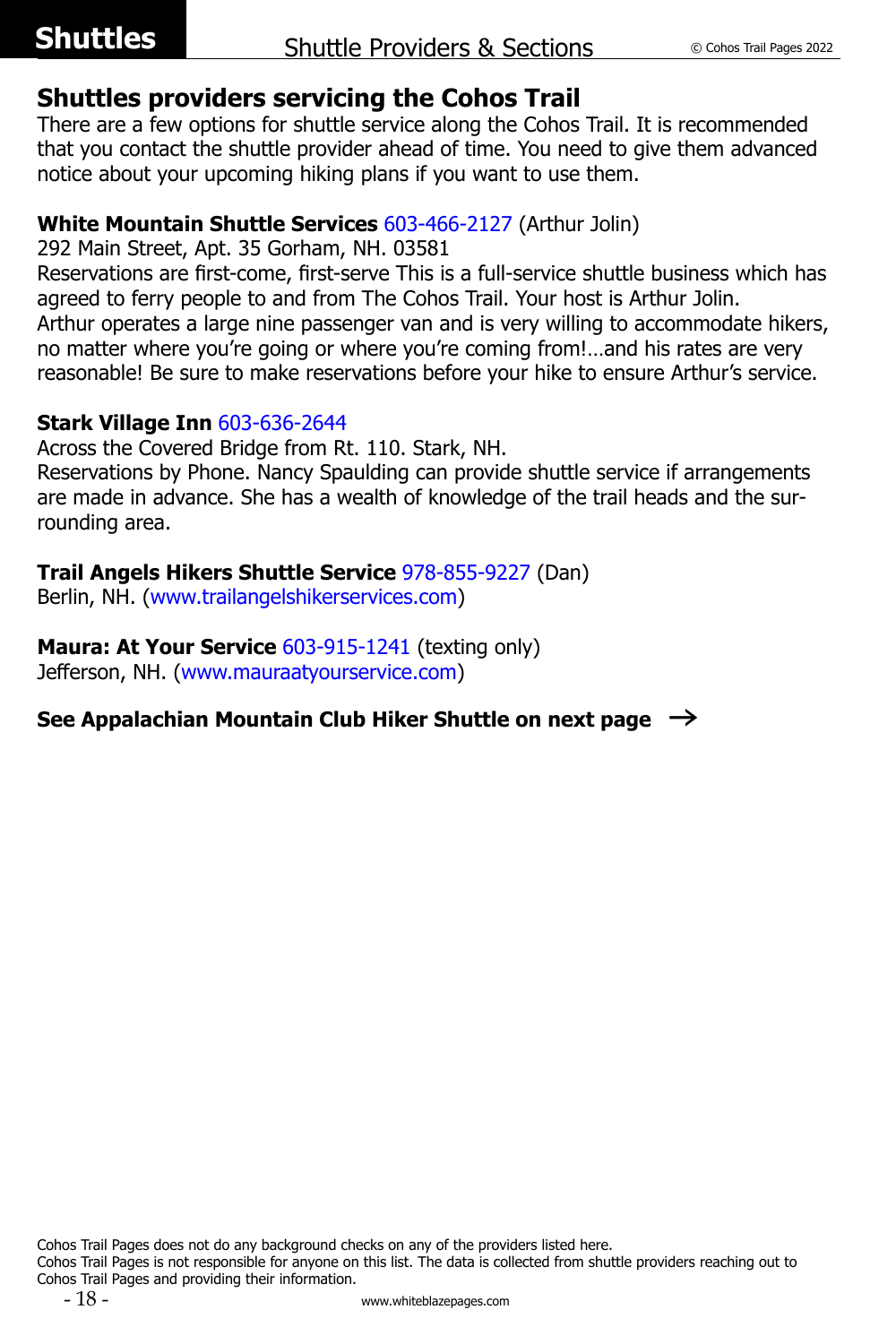## **Appalachian Mountain Club Hiker Shuttle**, [603-466-2727,](tel:+16034662727)

(<www.outdoors.org/lodging-camping/lodging-shuttle>) Contact: Parker Peltzer. Based out of Pinkham Notch, NH. <sup>®</sup> Pets prohibited. <sup>®</sup> Insured. Jun 4 -Sept 9, Daily; Sep 10 - Oct 18, weekends, & holidays, (only).

**S to Lincoln, NH**  $\leq \geq N$  **to Gorham, NH** &  $\mathbb{Q}$  bus terminals. Flat Fare: \$20.00 AMC Members / \$24.00 Non-members for a reserved or walk-on ride of any length ONE WAY **P** Parking, free. "The AMC Shuttle runs a set route that serves many White Mtn trailheads daily. We are unable to offer custom shuttle services outside of that route."

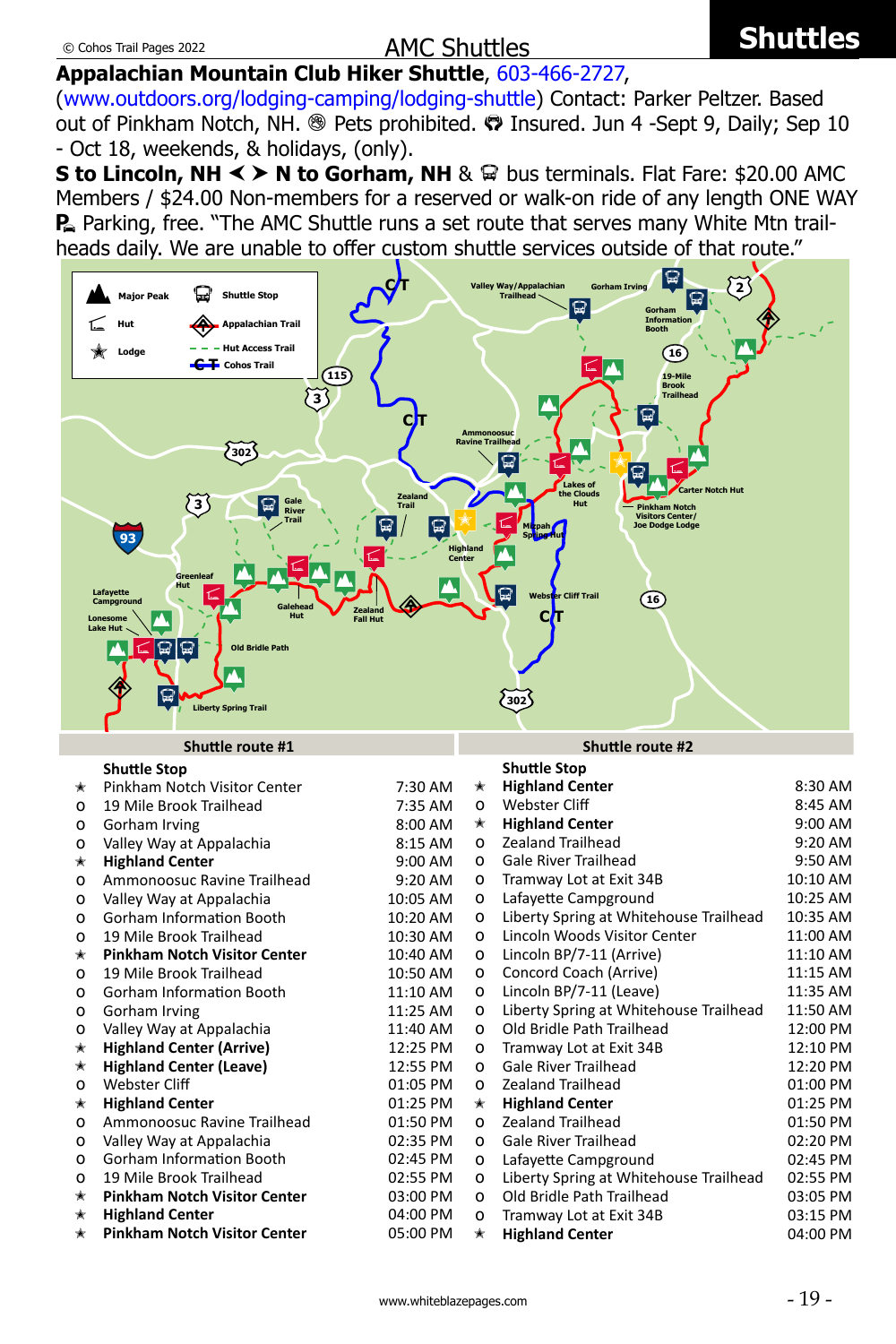<span id="page-9-0"></span>

|              |                                     | Cohos Trail              |                                                                                                                                                                                                                                                                                              |                   |                               |                     | Cohos Trail                                      |                                             |                        |               |               |                              |                               |                            |                                |                                |                                  | © Cohos Trail Pages 2022 |    |
|--------------|-------------------------------------|--------------------------|----------------------------------------------------------------------------------------------------------------------------------------------------------------------------------------------------------------------------------------------------------------------------------------------|-------------------|-------------------------------|---------------------|--------------------------------------------------|---------------------------------------------|------------------------|---------------|---------------|------------------------------|-------------------------------|----------------------------|--------------------------------|--------------------------------|----------------------------------|--------------------------|----|
|              |                                     | NoBo Features            |                                                                                                                                                                                                                                                                                              |                   |                               |                     | Description                                      |                                             |                        |               |               |                              |                               |                            | <b>GPS</b>                     |                                |                                  | Elev SoBo                |    |
|              |                                     |                          |                                                                                                                                                                                                                                                                                              |                   |                               |                     |                                                  |                                             |                        |               |               |                              |                               |                            |                                |                                |                                  |                          |    |
| 6000<br>5000 |                                     |                          |                                                                                                                                                                                                                                                                                              |                   | A Isolation Trail Campsite    | ⊆ Dry River Shelter |                                                  |                                             |                        |               |               |                              |                               |                            |                                |                                |                                  |                          |    |
| 4000         |                                     | <b>A</b> Campsite        |                                                                                                                                                                                                                                                                                              | <b>A</b> Campsite |                               |                     |                                                  | Eisenhower Loop and<br>Edmands Path         |                        |               |               | A Mount Wahington Hotel Road | Bretton Woods Market and Deli | Mount Deception Campground | A WMNF primitive campsite #1-8 |                                |                                  | 후 Black Brook Trail      |    |
| 3000         |                                     |                          |                                                                                                                                                                                                                                                                                              |                   | Mount Isolation and view �� 주 |                     | the Appalachian Trail<br>Crawford Path Trail and | m                                           | <b>4 Abenaki Brook</b> | Abenaki Brook |               |                              |                               |                            |                                | <b>∉ Cherry Mountain Trail</b> |                                  |                          |    |
| 2000         | Davis Path Trailhead<br>_A Campsite |                          |                                                                                                                                                                                                                                                                                              |                   |                               |                     |                                                  |                                             |                        |               | & Upper Falls |                              | <b>ALUS-302</b><br>伸          |                            |                                |                                |                                  |                          |    |
| 1000         | 仆                                   |                          |                                                                                                                                                                                                                                                                                              |                   |                               |                     |                                                  |                                             |                        |               |               |                              |                               |                            |                                |                                |                                  |                          |    |
|              |                                     |                          |                                                                                                                                                                                                                                                                                              |                   |                               |                     |                                                  |                                             |                        |               |               |                              |                               |                            |                                |                                |                                  |                          |    |
|              | $\bf{0}$                            |                          | 5                                                                                                                                                                                                                                                                                            |                   | 10                            |                     | 15                                               |                                             |                        | 20            |               |                              |                               |                            | 25                             |                                |                                  |                          | 30 |
|              |                                     |                          | Entinering White Mountain National Forest (WMNF) Follow backcountry camping rules.                                                                                                                                                                                                           |                   |                               |                     |                                                  |                                             |                        |               |               |                              |                               |                            |                                |                                |                                  |                          |    |
|              |                                     | 宰P                       | (www.fs.usda.gov/Internet/FSE_DOCUMENTS/stelprdb5363715.pdf)                                                                                                                                                                                                                                 |                   |                               |                     |                                                  |                                             |                        |               |               |                              |                               |                            |                                |                                | 宰[44.11886,-71.35379] 1002       |                          |    |
|              | 0.0<br>0.1                          | $\overline{\phantom{0}}$ | Davis Path trailhead parking lot at US-302.<br>Bemis Bridge over the Saco River                                                                                                                                                                                                              |                   |                               |                     |                                                  |                                             |                        |               |               |                              |                               |                            |                                |                                | $\sim$ [44.12048,-71.35378] 1002 | 160.4<br>160.3           |    |
|              | 0.3                                 | Å                        | Campsite>4.1>>6.9>>>10.6<br>Campsite on short side trail.                                                                                                                                                                                                                                    |                   |                               |                     |                                                  |                                             |                        |               |               |                              |                               |                            | Å [44.12011,-71.35062]         |                                | 1038                             | 160.1                    |    |
|              | 2.2                                 | 宰                        | Side trail leads (0.2W) to Mount Crawford summit.                                                                                                                                                                                                                                            |                   |                               |                     |                                                  |                                             |                        |               |               |                              |                               |                            |                                |                                | 宰[44.13392,-71.33116] 2905       | 158.2                    |    |
|              | 3.7                                 | 宰                        | Mount Parker Trail leads east. Continue straight on the Davis Path.<br>If you head (0.4E) on Mount Parker Trail to Mount Reslution there are multiple ledge viiew<br>along the way. If you head west down rough unmaintained trail to the site of the former<br>Resolution Shelter to water. |                   |                               |                     |                                                  |                                             |                        |               |               |                              |                               |                            | 宰[44.14943,-71.32099]          |                                | 3050                             | 156.7                    |    |
|              | 4.0                                 | 宰                        | Stairs Col Trail leads east. NOBO's head left. SOBO's head right.                                                                                                                                                                                                                            |                   |                               |                     |                                                  |                                             |                        |               |               |                              |                               |                            | 宰[44.15255,-71.31824]          |                                | 3088                             | 156.4                    |    |
|              | 4.4                                 | <b>DAS</b>               | Stairs Mountain Spur Trail leads (0.2E) Giant Stairs cliffs, a views.<br>4.1 < Campsite > 2.8 > > 6.5 > > > 9.2<br>Campsite on side trail.                                                                                                                                                   |                   |                               |                     |                                                  |                                             |                        |               |               |                              |                               |                            | 宰[44.15591,-71.32075]          |                                | 3434                             | 156.0                    |    |
|              | 6.5                                 | ٥                        | Water (seasonal).                                                                                                                                                                                                                                                                            |                   |                               |                     |                                                  |                                             |                        |               |               |                              |                               |                            |                                |                                | 0144.17930, -71.318181 3132      | 153.9                    |    |
|              | 7.2                                 | $\mathbf{\Delta}$ {2}    | 6.9<<2.8 <campsite>3.7&gt;&gt;6.4&gt;&gt;&gt;17.8<br/>Side trail leads west to campsite <math>\triangle</math> {2}. <math>\blacklozenge</math> Water (0.1W) on unmarked path</campsite>                                                                                                      |                   |                               |                     |                                                  |                                             |                        |               |               |                              |                               |                            |                                |                                | 3509                             | 153.2                    |    |
|              | 8.5                                 | 宰                        | Side trail leads west to summit of Mount Davis. Continue straight. 辛[44.20174,-71.31543] 3637                                                                                                                                                                                                |                   |                               |                     |                                                  |                                             |                        |               |               |                              |                               |                            | <b>A</b> [44.18785,-71.31868]  |                                |                                  | 151.9                    |    |
|              | 9.7                                 | ‡Ω                       | Side trail leads (290FT W) to Mount Isolation and view.                                                                                                                                                                                                                                      |                   |                               |                     |                                                  |                                             |                        |               |               |                              |                               |                            |                                |                                | 宰[44.21531,-71.30863] 3917       | 150.7                    |    |
|              | 9.9                                 | 宰                        | Unnamed side trail leads east.                                                                                                                                                                                                                                                               |                   |                               |                     |                                                  |                                             |                        |               |               |                              |                               |                            |                                |                                | 辛[44.21785,-71.30913] 3795       | 150.5                    |    |
|              | 10.6                                | 宰                        | Isolation Trail (Eastern leg) leads east. Continue straight and stay with the ridgeline.                                                                                                                                                                                                     |                   |                               |                     |                                                  |                                             |                        |               |               |                              |                               |                            | 字[44.21796,-71.30911]          |                                | 3793                             | 149.8                    |    |
|              | 10.9                                | <b>室人</b>                | 10.6 < < < 6.5 < < 3.7 < Isolation Trail Campsite> 2.7> > 14.1>>> 14.3<br>Isolation Trail (Western leg) leads east. Continue straight. <b>A</b> Campsite east.                                                                                                                               |                   |                               |                     |                                                  | 字[44.22529,-71.30711] ∆[44.22493,-71.30644] |                        |               |               |                              |                               |                            |                                |                                | 4137                             | 149.5                    |    |
|              | 13.3                                | 宰                        | Jct with Dry River Trail. NOBO's head right. SOBO's head left.                                                                                                                                                                                                                               |                   |                               |                     |                                                  |                                             |                        |               |               |                              |                               |                            |                                |                                | 宰[44.21402,-71.33530] 2621       | 147.1                    |    |
|              | 13.6                                |                          | 宰 < {8} Jct with Mount Eisenhower Trail. NOBO's head left. SOBO's heads right.<br>(1.0E) 9.2≺≺<6.4≺≺2.7≺Drv River Shelter≻11.4≻≻11.6≻≻≻11.7<br>♦ Dry River (90FT E) of trail.<br>(4.5W) on Dry River Trail to US-302 and Dry River Campground.                                               |                   |                               |                     |                                                  |                                             |                        |               |               |                              |                               |                            |                                |                                | 2698                             | 146.8                    |    |
|              | 13.7                                | ٨A                       | Dry River crossing, $\triangle$ water. $\triangle$ Can be a very dangerous water crossing.                                                                                                                                                                                                   |                   |                               |                     |                                                  | 韋[44.21729,-71.33453] ⊆[44.22863,-71.32616] |                        |               |               |                              |                               |                            | <b>↓[44.21619,-71.33581]</b>   |                                | 2523                             | 146.7                    |    |
|              | 13.9                                | 宰                        | Dry River Cutoff Trail leads west. Keep east on the Mount Eisenhower Trail.                                                                                                                                                                                                                  |                   |                               |                     |                                                  |                                             |                        |               |               |                              |                               |                            | 宰[44.21624,-71.33858]          |                                | 2718                             | 146.5                    |    |
|              | 16.0                                | 宰◈                       | Jct with the Crawford Path Trail and the Appalachian Trail. Head west.                                                                                                                                                                                                                       |                   |                               |                     |                                                  |                                             |                        |               |               |                              |                               |                            | 宰[44.24344,-71.34165]          |                                | 4465                             | 144.4                    |    |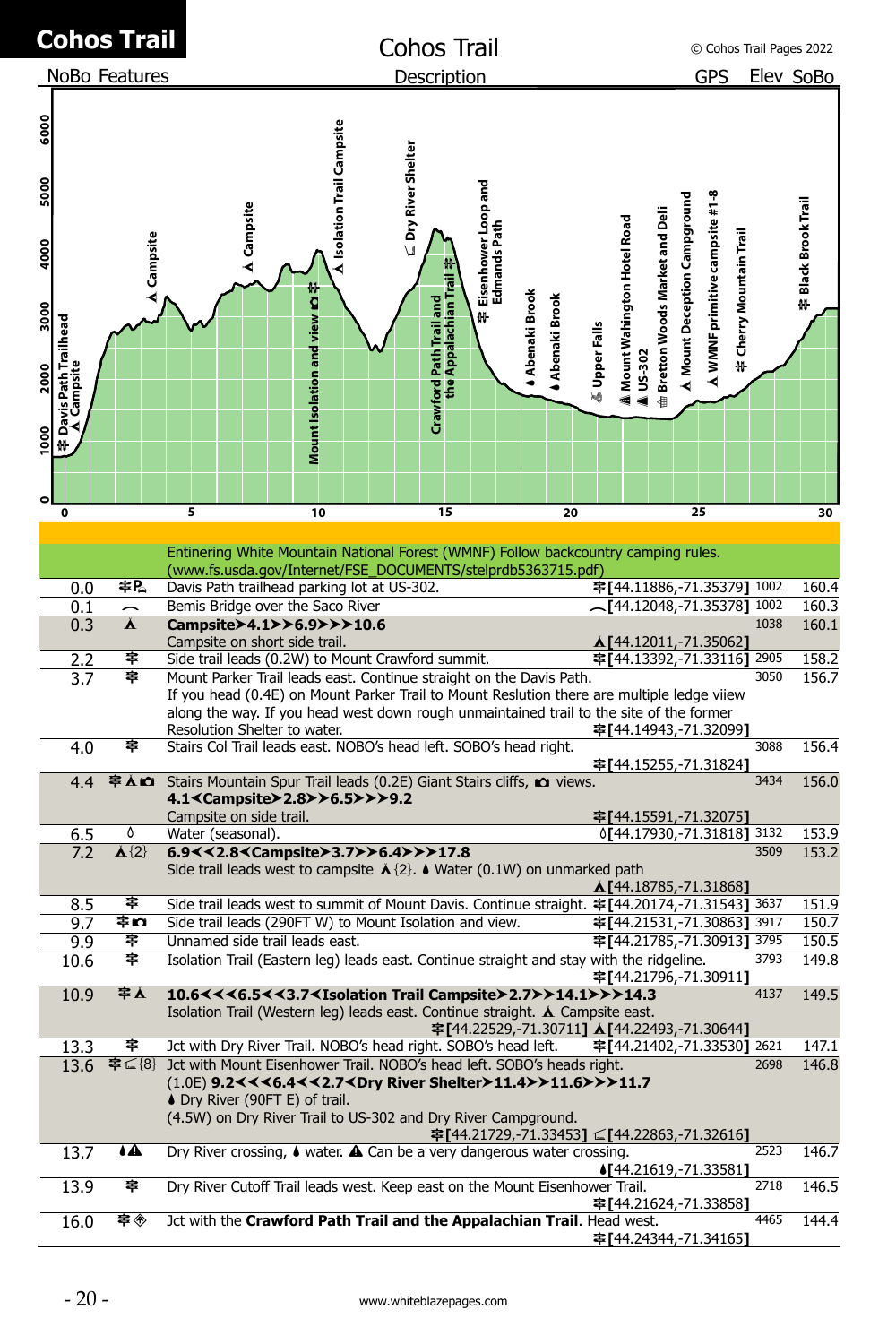© Cohos Trail Pages 2022

## Cohos Trail

# **Cohos Trail**

|              |                  | ווטוו טטווטט                                                                                                       |            |      |                                 |
|--------------|------------------|--------------------------------------------------------------------------------------------------------------------|------------|------|---------------------------------|
|              | NoBo Features    | Description                                                                                                        | <b>GPS</b> |      | Elev SoBo                       |
| 16.2         | 韋                | Junctions with Eisenhower Loop and Edmands Path in this area. NOBO's keep right on 4442                            |            |      | 144.2                           |
|              |                  | Edmands Path. SOBO's keep left on Crawford Path.<br>宰[44.24252,-71.34462]                                          |            |      |                                 |
|              |                  | Eisenhower Loop leads (0.7W) to Mount Eisenhower.                                                                  |            |      |                                 |
| 18.7         | ٠                | Abenaki Brook, reliable.<br>4[44.25034,-71.38569] 2130                                                             |            |      | 141.7                           |
| 19.1         | 宰▲<br>$P_4$ {15} | Edmands Path parking lot and Mount Clinton Road. NOBO's head right on Mount                                        |            | 2057 | 141.3                           |
|              |                  | Clinton Road. SOBO's head into parking lot and onto Edmans Path.<br>A [44.24892,-71.39166] P [44.24907,-71.39120]  |            |      |                                 |
| 19.4         | ۰                | 1973 [44.25377,-71.39225]<br>Abenaki Brook, reliable.                                                              |            |      | 141.0                           |
| 19.5         | 宰▲               | Trail heads west off road here near a sharp turn in road. A Attention NOBO's: There                                |            | 1963 | 140.9                           |
|              |                  | are two trail entrances off the Mount Clinton Road within (200FT) of each another. Take                            |            |      |                                 |
|              |                  | the second one within the sharp turn.<br>宰[44.25415,-71.39243]                                                     |            |      |                                 |
| 19.6         |                  | Abenaki Ski Trail.                                                                                                 |            | 1925 | 140.8                           |
| 19.8         | 宰                | Unnamed side trail leads west.<br>宰[44.25369,-71.40081] 1944                                                       |            |      | 140.6                           |
| 20.1         | 宰                | Unnamed side trail leads east, water.<br>宰[44.25734,-71.40336] 1899                                                |            |      | 140.3                           |
| 20.2         | 宰                | Coronary Hills Trail leads west. Continue straight on old railbed, the B&M Trail.                                  |            | 1880 | 140.2                           |
|              | ⊾                | 宰[44.25884,-71.40438]<br>Day shelter for XC skiers, east                                                           |            |      | 140.1                           |
| 20.3         | まで               | 9 [44.26118,-71.40578] 1850<br>Side trail leads east to Upper Falls to the east on the Ammonoosuc River. Continue  |            | 1796 | 139.3                           |
| 21.1         |                  | 字[44.26558,-71.41584]<br>straight.                                                                                 |            |      |                                 |
| 21.2         | 宰                | 宰[44.26539,-71.41673] 1785<br>Tunnel Trail leads west. Continue straight.                                          |            |      | 139.2                           |
| 21.4         | 宰                | B&M Rail Trail and Old Bridle Path connect near hear. NOBO's turn right onto Bridle Path.                          |            | 1760 | 139.0                           |
|              |                  | SOBO's turn left onto B&M Rail Trail. Ammonoosuc River run east of trail.                                          |            |      |                                 |
|              |                  | 宰[44.26352,-71.42003]                                                                                              |            |      |                                 |
| 21.7         | $\bullet$        | NOBO's hikers cross Ammonoosuc River on bridge and head left. SOBO's hikers cross                                  |            | 1603 | 138.7                           |
|              | 丰人               | bridge and head left.<br>$\sim$ [44.25689,-71.43751]                                                               |            |      |                                 |
| 22.1         |                  | Mount Washington Hotel Road. NOBO's head left. SOBO's head right.<br>辛▲[44.25616,-71.44100]                        |            | 1600 | 138.3                           |
|              | Ľ                | (0.1E) Omni Mount Washington Resort                                                                                |            |      |                                 |
|              | X                | (www.omnihotels.com/hotels/bretton-woods-mount-washington)                                                         |            |      |                                 |
|              |                  | Stickney's Restaurant (fine dining) 800-258-0330.                                                                  |            |      |                                 |
| 22.3         |                  | Fairways 44.25556,-71.444791 1588<br>Pass fariways.                                                                |            |      | 138.1                           |
| 22.8         | ▲                | US-302, NOBO's head right. SOBO's head left.<br>A [44.25408,-71.44982] 1593                                        |            |      | 137.6                           |
| 23.5         | ▲                | Junction with Base Station Road, Cross Ammonoosuc River on US-302 bridge. Continue                                 |            | 1562 | 136.9                           |
| 23.7         | ⊞४               | A1[44.26273,-71.45759 <b>]</b><br>east on US-302.<br>Bretton Woods Market and Deli. 603-278-5555. M-Su 6am-8pm.    |            | 1568 | 136.7                           |
|              |                  | m <sup>9</sup> 144.26459, -71.45980]                                                                               |            |      |                                 |
| 24.3         | ▲                | Jct. with the Cherry Mountain Road. Walk North along Cherry Mountain Road.                                         |            | 1558 | 136.1                           |
|              |                  | 144.26965,-71.47251                                                                                                |            |      |                                 |
|              | <b>A</b>         | (1.4W) Zealand Campground 603-536-6100. Camping, water, vaulted toilets.                                           |            |      |                                 |
|              |                  | (www.fs.usda.gov/recarea/whitemountain/recarea/?recid=74779)                                                       |            |      |                                 |
|              | 24.4 ላሏችት        | Mount Deception Campground 603-846-5462, 603-348-0428. A [44.27067,-71.47170] 1562                                 |            |      | Å [44.26460,-71.49910]<br>136.0 |
|              | 钟忘伞              |                                                                                                                    |            |      |                                 |
| 25.0         | ◭                | 17.8 < < < 14.1 < < 11.4 WMNF primitive campsite #1 > 0.2 > > 0.3 > > > 0.4                                        |            | 1778 | 135.4                           |
| 25.2         | Å                | 14.3<<<11.6<<0.2 <wmnf #2="" campsite="" primitive="">0.1&gt;&gt;0.2&gt;&gt;&gt;1</wmnf>                           |            | 1798 | 135.2                           |
|              |                  | Å[44.28060,-71.46782]                                                                                              |            |      |                                 |
| 25.3         | Ă8               | 11.7 < < < 0.3 < < 0.1 < WMNF primitive campsite $\text{\#3}$ > 0.1 > > 0.9 > > > 1.2                              |            | 1849 | 135.1                           |
|              |                  | ♦ Deception Brooks nearby.                                                                                         |            | 1835 |                                 |
| 25.4         | Å<br>٠           | 0.4 < < < 0.2 < < 0.1 < WMNF primitive campsite #4 > 0.8 > > 1.1 > > > 1.2<br>Deception Brook.                     |            |      | 135.0<br>134.4                  |
| 26.0<br>26.2 | Å                | 4[44.30043,-71.45573] 1930<br>1<<<0.9<<0.8 <wmnf #5="" campsite="" primitive="">0.3&gt;&gt;0.4&gt;&gt;&gt;1</wmnf> |            | 2013 | 134.2                           |
| 26.5         | Å                | 1.2 < < < 1.1 < < 0.3 < WMNF primitive campsite #6 > 0.1 > > 0.7 > > > 30.4                                        |            | 2042 | 133.9                           |
| 26.6         | Å                | 1.2 < < < 0.4 < < 0.1 < WMNF primitive campsite #7 > 0.6 > > 30.3 > > > 32.9                                       |            | 2143 | 133.8                           |
| 26.9         | n                | View over moose bog pond under Mount Deception                                                                     |            | 2174 | 133.5                           |
| 27.2         | Å                | 1<<<0.7<<0.6 <wmnf #8="" campsite="" primitive="">29.7&gt;&gt;32.3&gt;&gt;&gt;34.4</wmnf>                          |            | 2196 | 133.2                           |
| 27.7         | 宰                | Jct with Cherry Mountain Trail at the height of land. NOBO's head left. SOBO's head                                |            | 2196 | 132.7                           |
|              |                  | right.<br>宰[44.31285,-71.45722]                                                                                    |            |      |                                 |
| 29.6         | 宰                | 宰[44.31049,-71.48882] 2943<br><b>Black Brook Trail leads west.</b>                                                 |            |      | 130.8                           |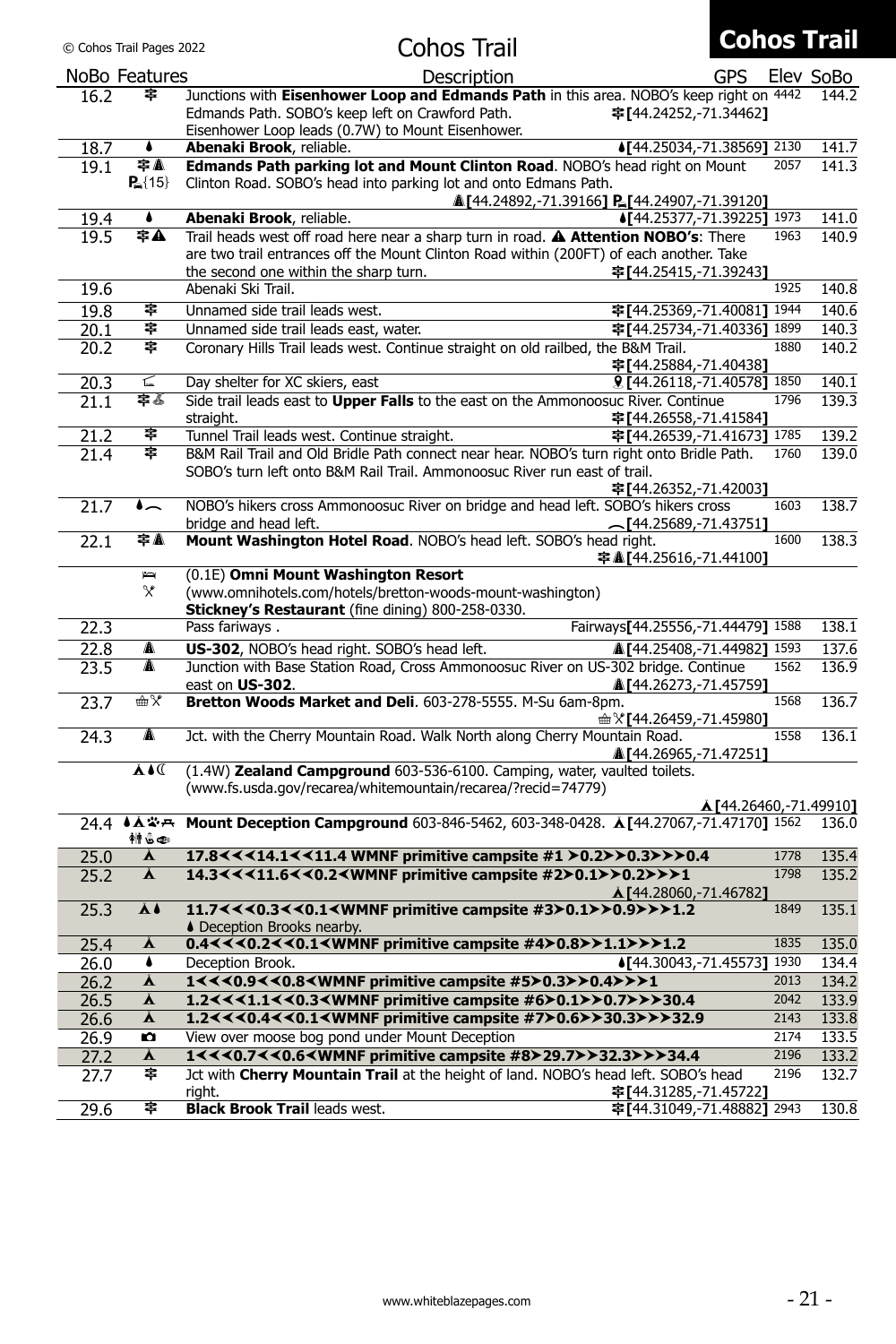|                                              |              | <b>Cohos Trail</b>                                                                          |                                                                                                                                                     |                           |      | <b>Cohos Trail</b> |                                                                       |                                                | C Cohos Trail Pages 2022            |                   |                         |
|----------------------------------------------|--------------|---------------------------------------------------------------------------------------------|-----------------------------------------------------------------------------------------------------------------------------------------------------|---------------------------|------|--------------------|-----------------------------------------------------------------------|------------------------------------------------|-------------------------------------|-------------------|-------------------------|
|                                              |              | NoBo Features                                                                               |                                                                                                                                                     |                           |      | Description        |                                                                       |                                                | GPS                                 |                   | Elev SoBo               |
| 6000<br>5000<br>4000<br>3000<br>2000<br>1000 | Mount Martha |                                                                                             | <b>CO</b> Tudor Richards viewing platform<br>Presidential Rail Trail<br>Reliable water<br>₩                                                         | NH-115A/Meadows Road<br>ą | US-2 | Mount Starr King   | Middle Weeks summit                                                   | <b>A</b> Terrace Mountain                      | North summit of<br>Terrace Mountain | ⊆ Mt. Cabot Cabin | A Unknown Pond Tentsite |
|                                              |              |                                                                                             |                                                                                                                                                     |                           |      |                    |                                                                       |                                                |                                     |                   |                         |
|                                              | 30           |                                                                                             | 35                                                                                                                                                  | 40                        |      | 45                 | 50                                                                    |                                                | 55                                  |                   | 60                      |
|                                              |              |                                                                                             |                                                                                                                                                     |                           |      |                    |                                                                       |                                                |                                     |                   |                         |
|                                              | 31.1         | 宰                                                                                           | Cherry Mountain Trail. NOBO's head left. SOBO's head right.                                                                                         |                           |      |                    |                                                                       | 宰[44.32845,-71.49773] 3375                     |                                     |                   | 129.3                   |
|                                              | 31.3         | 宰                                                                                           | Mount Martha Trail leads (100FT W) to summit. Continue straight.                                                                                    |                           |      |                    |                                                                       |                                                |                                     | 3531              | 129.1                   |
|                                              | 31.5         | ▲                                                                                           | Mount Martha summit and beginning of Martha's Mile. Clearings. Views.                                                                               |                           |      |                    |                                                                       | 후[44.33066,-71.49911]<br>▲[44.33852,-71.49246] |                                     | 3200              | 128.9                   |
|                                              | 32.2         |                                                                                             | Summit ledges and summit of Owls Head                                                                                                               |                           |      |                    |                                                                       |                                                |                                     | 2072              | 128.2                   |
|                                              | 32.6         | うきょう こくさい こうきょう こうきょう こうきょう こうきょう こうきょう こうきょう こうきょう こうきょう こうきょう こうきょう こうきょう こうきょう きょうきょうきょう | Cross John Walker Road.                                                                                                                             |                           |      |                    |                                                                       | 宰[44.35178,-71.48965]                          |                                     | 1636              | 127.8                   |
|                                              | 34.1         | ٠                                                                                           | Reliable water.                                                                                                                                     |                           |      |                    |                                                                       | 4[44.36037,-71.48334] 1229                     |                                     | 1247              | 126.3                   |
|                                              | 34.4         | $P_a{8}$                                                                                    | Owls Head Trail trailhead on Route 115. Cross highway and head east.                                                                                |                           |      |                    | <b>宰[</b> 44.36117,-71.48746 <b>] P.[</b> 44.36009,-71.48814 <b>]</b> |                                                |                                     |                   | 126.0                   |
|                                              | 34.5         | うきょう こくさい こうきょう こうきょう こうきょう こうきょう こうきょう こうきょう こうきょう こうきょう こうきょう こうきょう こうきょう こうきょう きょうきょうきょう | Jct. Slide Brook Trail. NOBO's turn left. SOBO's turn right.                                                                                        |                           |      |                    |                                                                       |                                                |                                     |                   | 125.9                   |
|                                              | 34.8         | うきょう こくさい こうきょう こうきょう こうきょう こうきょう こうきょう こうきょう こうきょう こうきょう こうきょう こうきょう こうきょう こうきょう きょうきょうきょう | Continue on Slide Brook Trail over beaver flowage.                                                                                                  |                           |      |                    |                                                                       | <b>Q</b> [44.36464,-71.48518] 1156             |                                     |                   | 125.6                   |
|                                              | 35.1         | 宰                                                                                           | Jct. with Presidential Rail Trail, old train trestle over Slide Brook. NOBO's head left.                                                            |                           |      |                    |                                                                       |                                                |                                     | 1129              | 125.3                   |
|                                              | 37.0         | ≢Χ                                                                                          | SOBO's head right.<br>Tudor Richards viewing platform and Waumbek Junction. Continue straight. You will                                             |                           |      |                    |                                                                       | 宰[44.36800,-71.48451]                          |                                     | 1122              | 123.4                   |
|                                              |              |                                                                                             | be walking on old rusting railroad tracks.                                                                                                          |                           |      |                    |                                                                       |                                                |                                     |                   |                         |
|                                              | 37.1         | ≉×▲                                                                                         | Waumbek Junction. NOBO's head right. SOBO's head left. A These are active rail lines.                                                               |                           |      |                    | 韋[44.37354,-71.51915] ☎ [44.37373,-71.51872]                          | 辛×[44.37410,-71.52064]                         |                                     | 1116              | 123.3                   |
|                                              |              |                                                                                             | Jct with short lake view path. NOBO's head right. SOBO' head left.                                                                                  |                           |      |                    |                                                                       |                                                |                                     |                   |                         |
|                                              | 37.2         | ×ю                                                                                          | Jct with short lake view path. NOBO's head right. SOBO' head left. <b>no</b> Great views of the                                                     |                           |      |                    |                                                                       |                                                |                                     | 1135              | 123.2                   |
|                                              | 37.4         | 宰                                                                                           | Presidential Range loking over water.<br>Jct with Ice Ramparts Trail and the Little Cherry Pond Trail. Little Cherry Pond Trail leads               |                           |      |                    |                                                                       | 宰[44.37475,-71.51998]                          |                                     | 1123              | 123.0                   |
|                                              |              |                                                                                             | (0.6W) to Little Cherry Pond. NOBO's head righr onto Ice Ramparts Trail. SOBO's head left                                                           |                           |      |                    |                                                                       |                                                |                                     |                   |                         |
|                                              |              |                                                                                             | onto lake view path.                                                                                                                                |                           |      |                    |                                                                       | 宰[44.37719,-71.51738]                          |                                     |                   |                         |
|                                              | 37.8         | 宰                                                                                           | Ice Ramparts Trail with Colonel Whipple Trail. After leaving the Ice Ramparts formation the 1132<br>trail simply changes name at property boundary. |                           |      |                    |                                                                       | 宰[44.37925,-71.51349]                          |                                     |                   | 122.6                   |
|                                              | 39.9         | 宰P.①                                                                                        | Colonel Whipple Trail P parking spot and Whipple Road. © Cohos Trail register just off                                                              |                           |      |                    |                                                                       |                                                |                                     | 1096              | 120.5                   |
|                                              |              |                                                                                             | road. NOBO's head right. SOBO's head left.                                                                                                          |                           |      |                    |                                                                       | 宰[44.39413,-71.49023]                          |                                     |                   |                         |
|                                              | 40.6         | ▲                                                                                           | NH-115A/Meadows Road. NOBO's head left. SOBO's head right I Water at bridge.                                                                        |                           |      |                    |                                                                       | A [44.38651,-71.48064]                         |                                     | 1087              | 119.8                   |
|                                              | 42.5         | $\Rightarrow$                                                                               | Applebrook Bed & Breakfast 617-843-5009 ⊠ applebrook@outlook.com. Under new<br>ownership.                                                           |                           |      |                    |                                                                       | $\approx$ [44.41187,-71.47377]                 |                                     | 1279              | 117.9                   |
|                                              | 43.0         | 宰人                                                                                          | Jct. with US-2. NOBO's head right. SOBO's head left.                                                                                                |                           |      |                    |                                                                       | 宰[44.41924,-71.47475] 1394                     |                                     |                   | 117.4                   |
|                                              |              |                                                                                             | Jefferson, NH. 03583 See map of Jefferson, NH.                                                                                                      |                           |      |                    |                                                                       |                                                |                                     |                   |                         |
|                                              |              | ₫                                                                                           | (0.1W) Post Office 603-586-4330. 736 Presidential Hwy, Jefferson, NH 03583. M-F 9:45AM-12:45PM;                                                     |                           |      |                    |                                                                       |                                                |                                     |                   |                         |
|                                              |              | ഷ் Х                                                                                        | 1:45-4:45PM, Sa 9-11AM, Su Closed.<br>Old Corner Store 603-586-7722 (www.oldcornerstore.net/) Concience store with deli and pizza shop.             |                           |      |                    |                                                                       |                                                | @[44.42042,-71.47667]               |                   |                         |
|                                              |              |                                                                                             | M-W 5am-8pm, TH-F 5am-9pm, Sa 6am-9pm, Su 6am-8pm.                                                                                                  |                           |      |                    |                                                                       |                                                |                                     |                   |                         |
|                                              |              |                                                                                             |                                                                                                                                                     |                           |      |                    |                                                                       |                                                | ≞[44.41904,-71.47463]               |                   |                         |